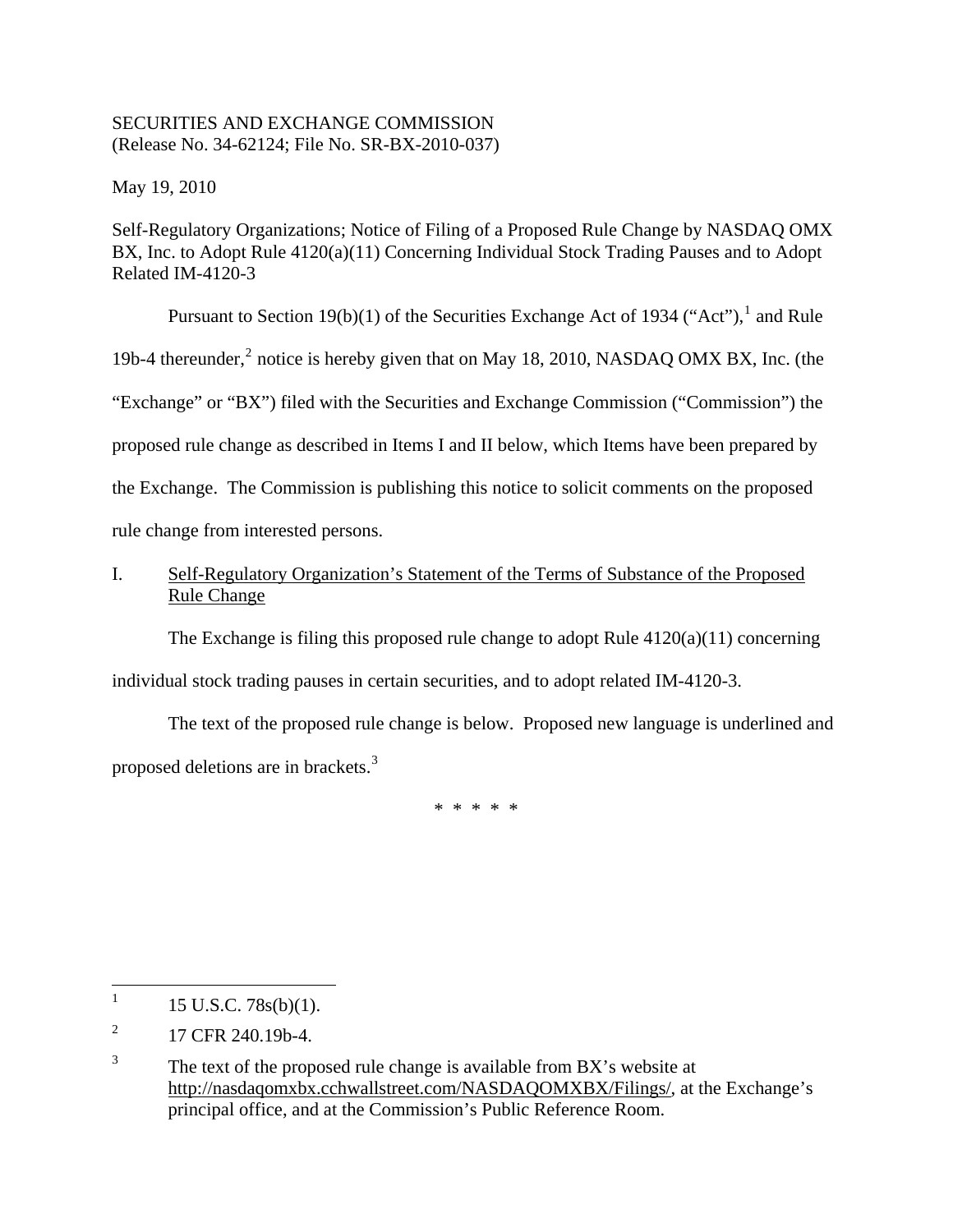## *4120. Trading Halts*

## **(a) Authority to Initiate Trading Halts or Pauses**

In circumstances in which the Exchange deems it necessary to protect investors and the public interest, the Exchange, pursuant to the procedures set forth in paragraph (c):

 $(1) - (10)$  No change.

**(11)** If a primary listing market issues an individual stock trading pause in any of the Circuit Breaker Securities, as defined in IM-4120-3, the Exchange will pause trading in that security until trading has resumed on the primary listing market. If, however, trading has not resumed on the primary listing market and ten minutes have passed since the individual stock trading pause message has been received from the responsible single plan processor, the Exchange may resume trading in such stock.

 $(b) - (c)$  No change.

IM-4120-1. No change.

IM-4120-2. No change.

## **IM-4120-3. Circuit Breaker Securities Pilot**

The provisions of paragraph (a)(11) of this Rule shall be in effect during a pilot set to end on

December 10, 2010. During the pilot, the term "Circuit Breaker Securities" shall mean the

securities included in the S&P 500<sup>®</sup> Index.

\* \* \* \* \*

# II. Self-Regulatory Organization's Statement of the Purpose of, and Statutory Basis for, the Proposed Rule Change

In its filing with the Commission, the Exchange included statements concerning the

purpose of and basis for the proposed rule change and discussed any comments it received on the

proposed rule change. The text of these statements may be examined at the places specified in

Item IV below. The Exchange has prepared summaries, set forth in Sections A, B, and C below,

of the most significant aspects of such statements.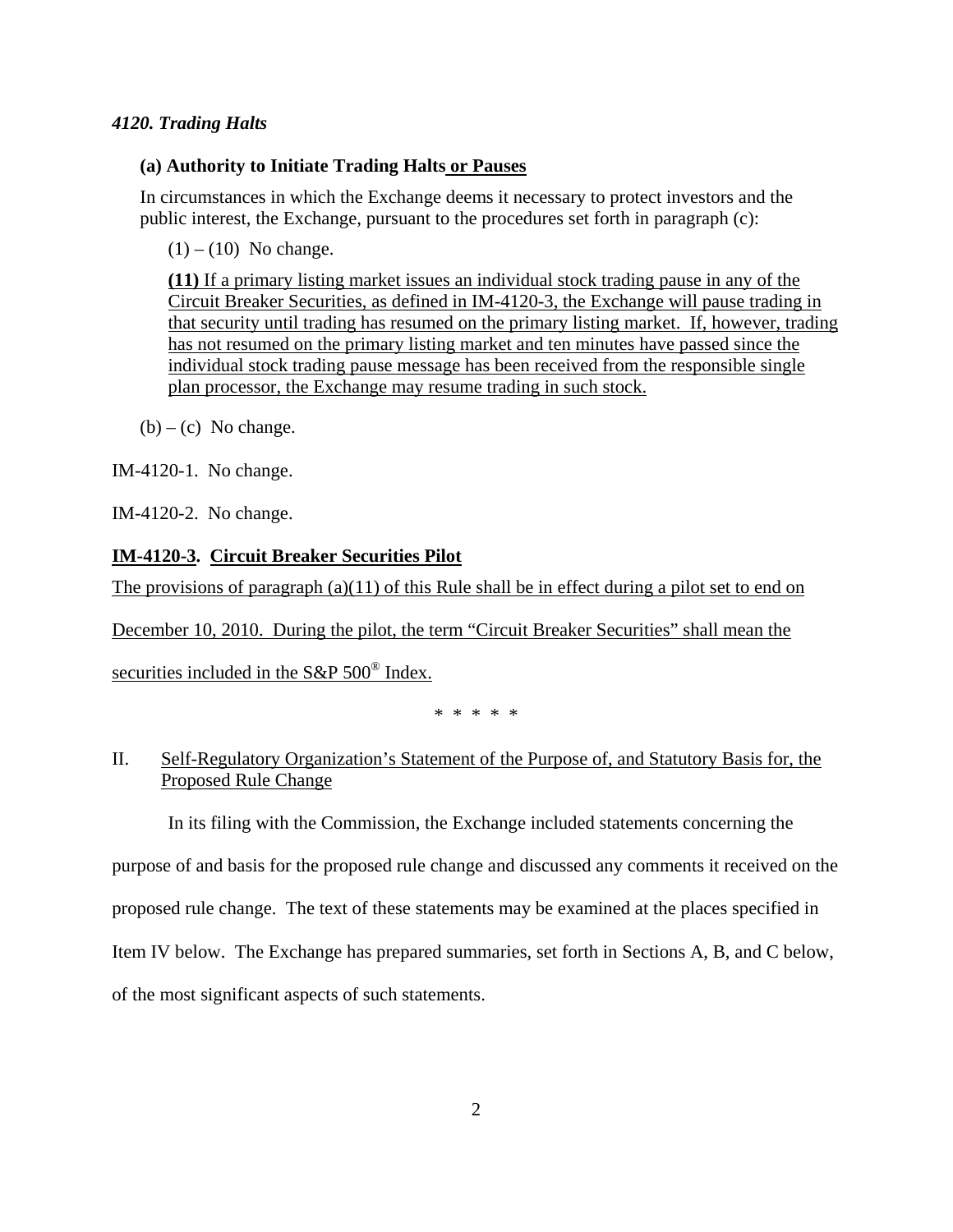## A. Self-Regulatory Organization's Statement of the Purpose of, and Statutory Basis for, the Proposed Rule Change

1. Purpose

The primary listing markets for U.S. stocks are in the process of amending their rules so that they may, from time to time, issue a trading pause for an individual security if the price of such security moves 10% or more from a sale in a preceding five-minute period. The Exchange is proposing the rule change described below in consultation with other markets and Commission staff to provide for uniform market-wide trading pause standards for individual securities in the S&P 500® Index, as set forth below. The Exchange is not currently the primary listing market for any securities, and thus, will not be issuing any trading pauses pursuant to its rules.

The Exchange proposes to add a new paragraph to BX Rule 4120(a) to allow the Exchange to pause trading in an individual stock when the primary listing market for such stock issues a trading pause in any Circuit Breaker Securities, as defined below and in proposed IM-4120-3. If, however, trading has not resumed on the primary listing market and ten minutes have passed since the individual stock trading pause message has been received from the responsible single plan processor, the Exchange may resume trading in such stock.

The proposed rule would apply to trading pauses issued by primary listing markets in "Circuit Breaker Securities," as defined in proposed IM-4120-3. Specifically, on a pilot basis, set to end on December 10, 2010, Circuit Breaker Securities would mean the securities included in the S&P 500 $^{\circ}$  Index. Thus, proposed paragraph (11) of the Rule would be in effect only with respect to securities in the S&P 500® Index.

#### 2. Statutory Basis

The Exchange believes that the proposed rule change is consistent with the provisions of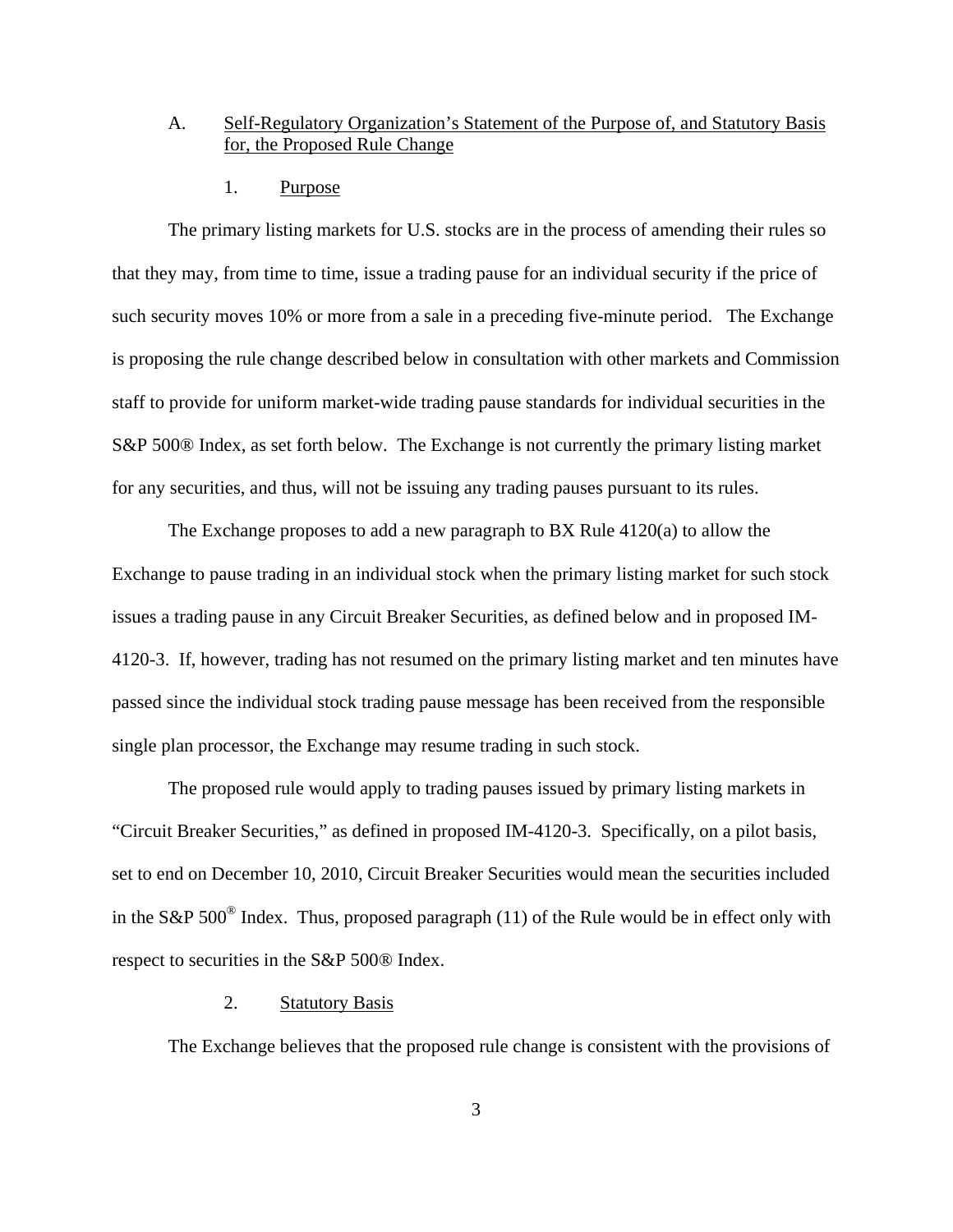Section 6 of the Act,<sup>[4](#page-3-0)</sup> in general, and with Sections  $6(b)(5)$  $6(b)(5)$  $6(b)(5)$  of the Act,<sup>5</sup> in particular, in that the proposal is designed to prevent fraudulent and manipulative acts and practices, to promote just and equitable principles of trade, to foster cooperation and coordination with persons engaged in regulating, clearing, settling, processing information with respect to, and facilitating transactions in securities, to remove impediments to and perfect the mechanism of a free and open market and a national market system, and, in general, to protect investors and the public interest. The proposed rule change is also designed to support the principles of Section  $11A(a)(1)^6$  $11A(a)(1)^6$  of the Act in that it seeks to assure fair competition among brokers and dealers and among exchange markets. The Exchange believes that the proposed rule meets these requirements in that it promotes transparency and uniformity across markets concerning decisions to pause trading in a security when there are significant price movements.

#### B. Self-Regulatory Organization's Statement on Burden on Competition

The Exchange does not believe that the proposed rule change will result in any burden on competition that is not necessary or appropriate in furtherance of the purposes of the Act, as amended.

## C. Self-Regulatory Organization's Statement on Comments on the Proposed Rule Change Received from Members, Participants or Others

Written comments were neither solicited nor received.

# III. Date of Effectiveness of the Proposed Rule Change and Timing for Commission Action Within 35 days of the date of publication of this notice in the Federal Register or within such longer period (i) as the Commission may designate up to 90 days of such date if it finds

<span id="page-3-0"></span> $\frac{1}{4}$ 15 U.S.C. 78f.

<span id="page-3-1"></span><sup>5</sup> 15 U.S.C. 78f(b)(5).

<span id="page-3-2"></span><sup>6</sup> 15 U.S.C. 78k-1(a)(1).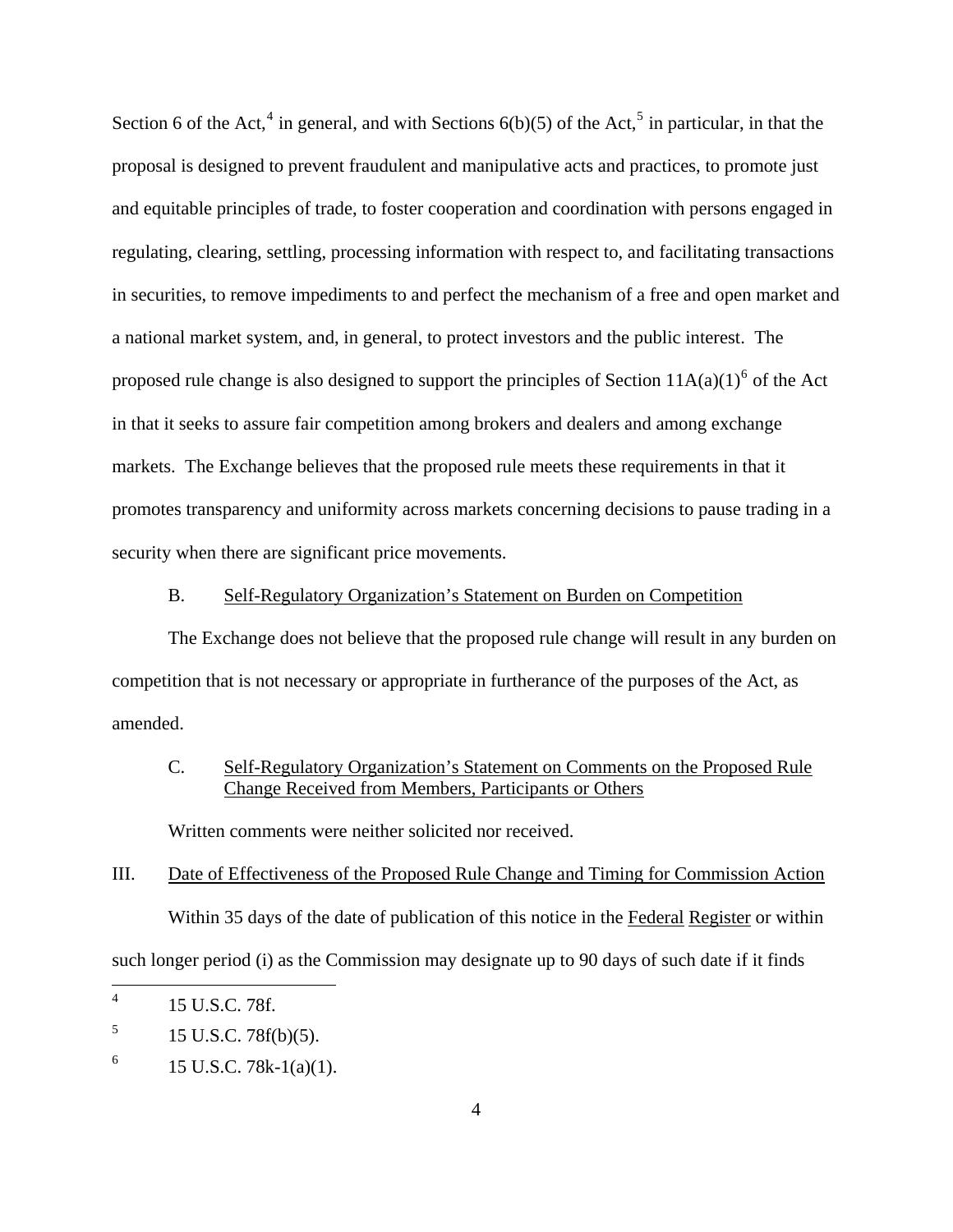such longer period to be appropriate and publishes its reasons for so finding or (ii) as to which the self-regulatory organization consents, the Commission will:

- (A) by order approve the proposed rule change, or
- (B) institute proceedings to determine whether the proposed rule change should be disapproved. $7$

#### IV. Solicitation of Comments

Interested persons are invited to submit written data, views, and arguments concerning the foregoing, including whether the proposed rule change is consistent with the Exchange Act. Comments may be submitted by any of the following methods:

#### Electronic Comments:

- Use the Commission's Internet comment form (http://www.sec.gov/rules/sro.shtml); or
- Send an e-mail to rule-comments@sec.gov. Please include File Number SR-BX-2010-037 on the subject line.

#### Paper Comments:

• Send paper comments in triplicate to Elizabeth M. Murphy, Secretary, Securities and Exchange Commission, 100 F Street, NE, Washington, DC 20549-1090.

All submissions should refer to File Number SR-BX-2010-037. This file number should be included on the subject line if e-mail is used. To help the Commission process and review your comments more efficiently, please use only one method. The Commission will post all comments on the Commission's Internet Web site (http://www.sec.gov/rules/sro.shtml). Copies of the submission, all subsequent amendments, all written statements with respect to the

<span id="page-4-0"></span><sup>—&</sup>lt;br>7 The Commission notes that the Exchange has requested accelerated approval of the filing.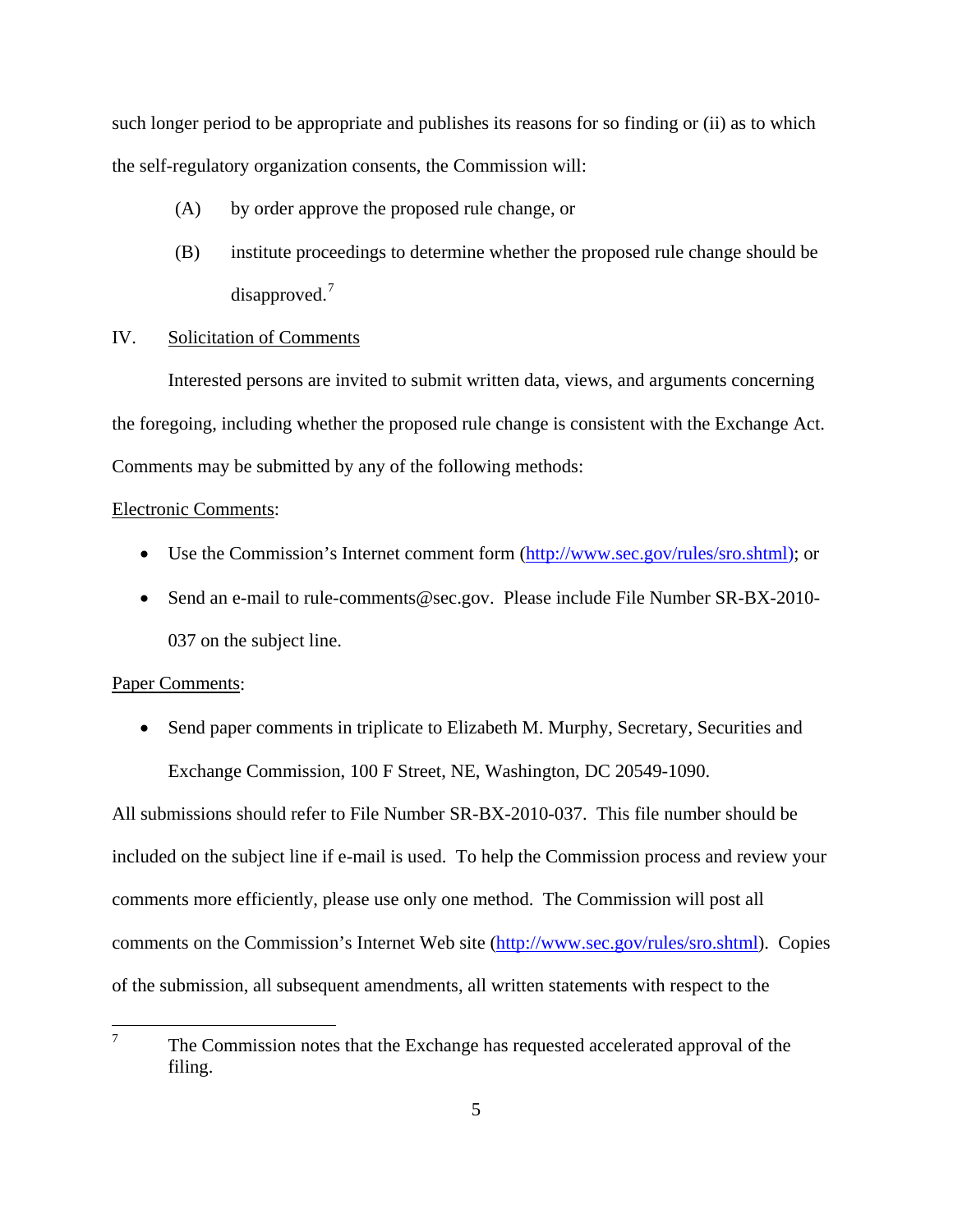proposed rule change that are filed with the Commission, and all written communications relating to the proposed rule change between the Commission and any person, other than those that may be withheld from the public in accordance with the provisions of 5 U.S.C. 552, will be available for Web site viewing and printing in the Commission's Public Reference Room, 100 F Street, NE, Washington, DC 20549, on official business days between the hours of 10:00 am and 3:00 pm. Copies of the filing also will be available for inspection and copying at the principal office of the Exchange. All comments received will be posted without change; the Commission does not edit personal identifying information from submissions. You should submit only